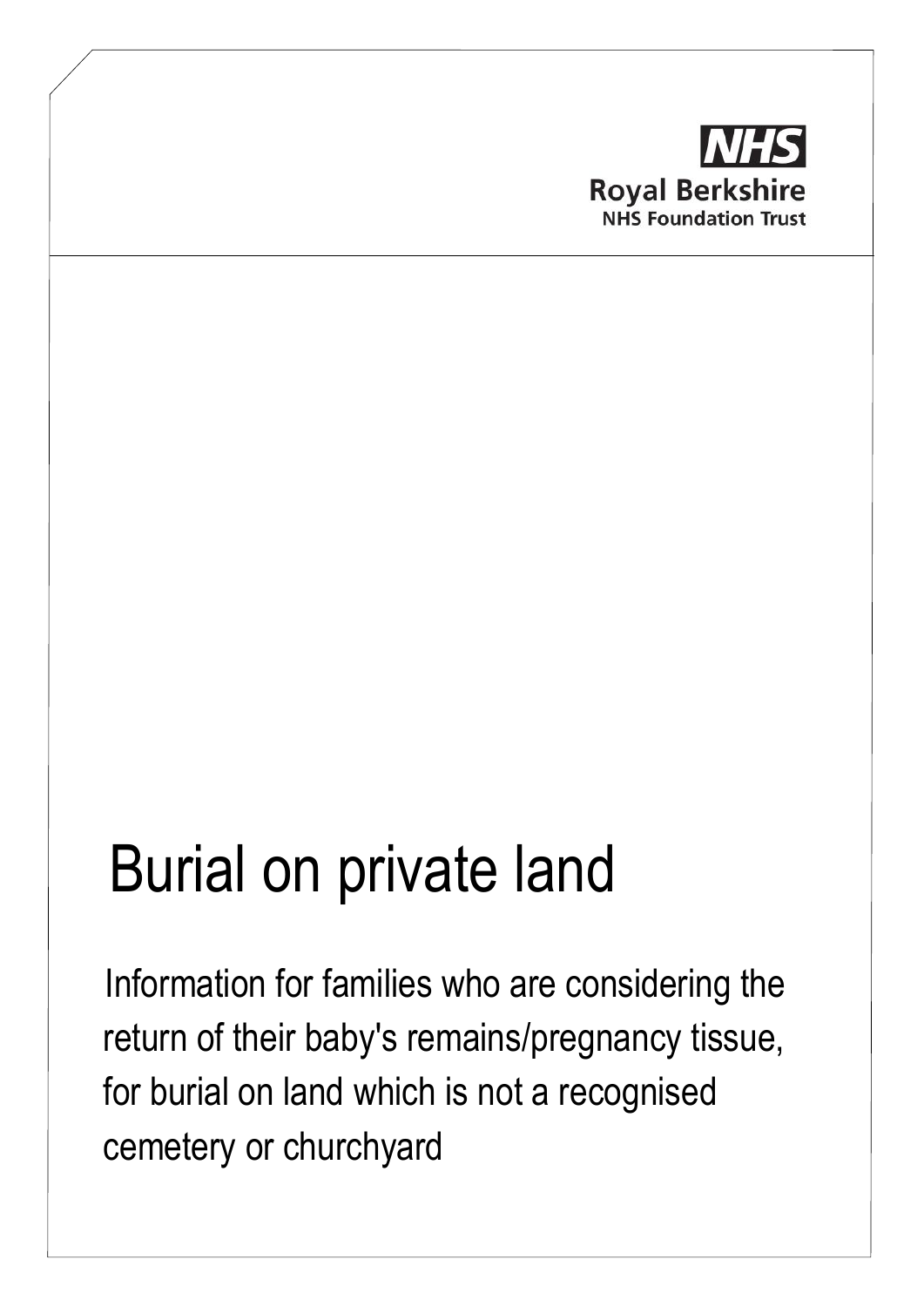This information outlines what happens when you ask for the return of your baby's remains/pregnancy tissue when you have chosen to have the burial on a piece of land other than a recognised cemetery or churchyard. If you have any further questions after reading this information, please contact your named nurse/midwife or a hospital chaplain.

#### I want to make my own arrangement, but don't know how I will feel?

You may wish to make your own arrangements for your baby's remains/pregnancy tissue but feel understandably anxious about how you might feel. Please ask the staff at the hospital who can offer counselling and practical help where necessary.

## Are there any legal implications?

There are no specific legal requirements when considering a burial in your own garden, or other premises. However, this may be a legal oversight and we therefore recommend that both the hospital and the Environmental Health Office of your local council are consulted about this issue. The Environmental Health Office can offer specialist advice and inform you of local issues.

These recommendations apply to baby's remains/ any pregnancy tissue stored in formalin and also blocks and slides. Blocks are tissue samples stored in wax and slides are sections of tissue samples mounted on glass slides.

#### What this means for you:

The Environmental Health Officer will inform you of any by-laws or local regulations. The main points to consider are:

- Danger must not be caused to others.
- The burial must not interfere with any rights that others have on the land.
- There must be no danger of contamination to water supplies or watercourses.
- There must be no chance of fluids leaking into or onto adjoining land.
- The burial should take place at a depth of 18in (45cm) (RCN Guidelines "Sensitive Disposal of all Fetal Remains).
- Permission should be gained from the landowner.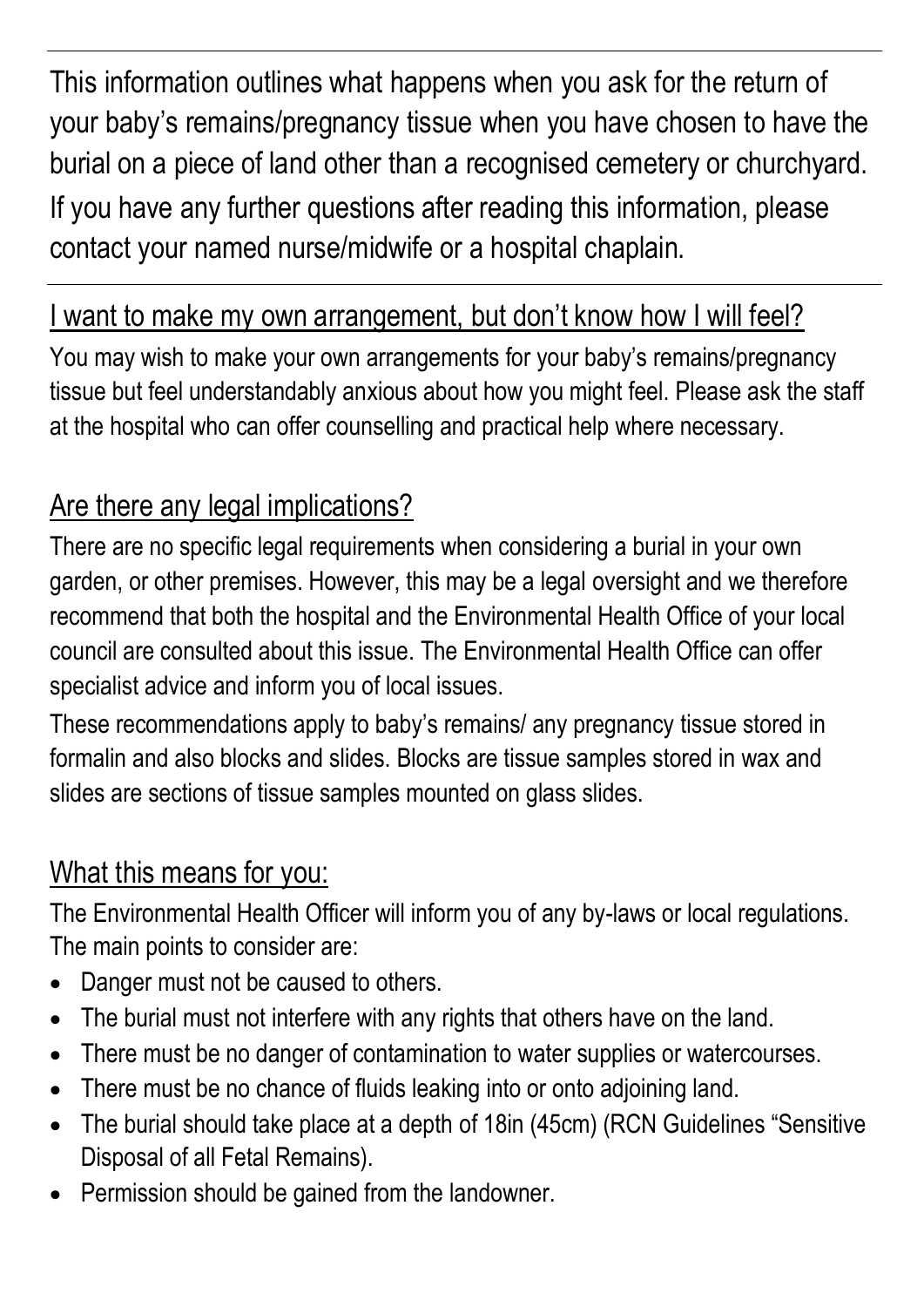- You may consider recording in the deeds of the property that remains are buried in the private garden.
- The value of the property may decrease.
- If the site is to be marked, consideration must be given to neighbours who might find this distressing.
- You may also wish to give careful thought whether to have a burial in a residential garden. Consider what would your wishes would be for your baby's remains if you were to move house or if in the future, the land were to be used for a new purpose.

## How will my baby's remains or any pregnancy tissue be returned to me?

Your baby's remains and/or pregnancy tissue can be returned to you directly from the ward/delivery suite or via a nominated funeral director, who can help guide you. If you wish to take your baby's remains or any pregnancy tissue from the hospital, they must be placed in a suitable container for transportation. Please ask the staff caring for you for help with this

We will negotiate with the funeral director or yourselves, an appropriate date and time for collection. Your baby's remains/pregnancy tissue will be released through the hospital mortuary or can be released directly from Delivery Suite/ward if they have not been to the histology department (Pathology) and/or mortuary. You will be required to sign a release form which the staff can help you with.

## How are my baby's remains or any pregnancy tissue prepared for return?

If your baby's remains/pregnancy tissue have been to the histology department the, the laboratory staff will need some time to prepare for their return. All remains of tissue or "fixed" tissues are stored in a chemical called formalin. This chemical has Health and Safety implications for anybody that handles it; therefore, it has to be removed before any remains can be returned.

Once the formalin has been removed, the tissues are washed in water. The tissues will be wrapped in absorbent paper and placed in plastic, before it is placed into the container or casket of your choice.

If blocks and slides are to be returned, these are counted and then placed in the casket. The casket is then sealed.